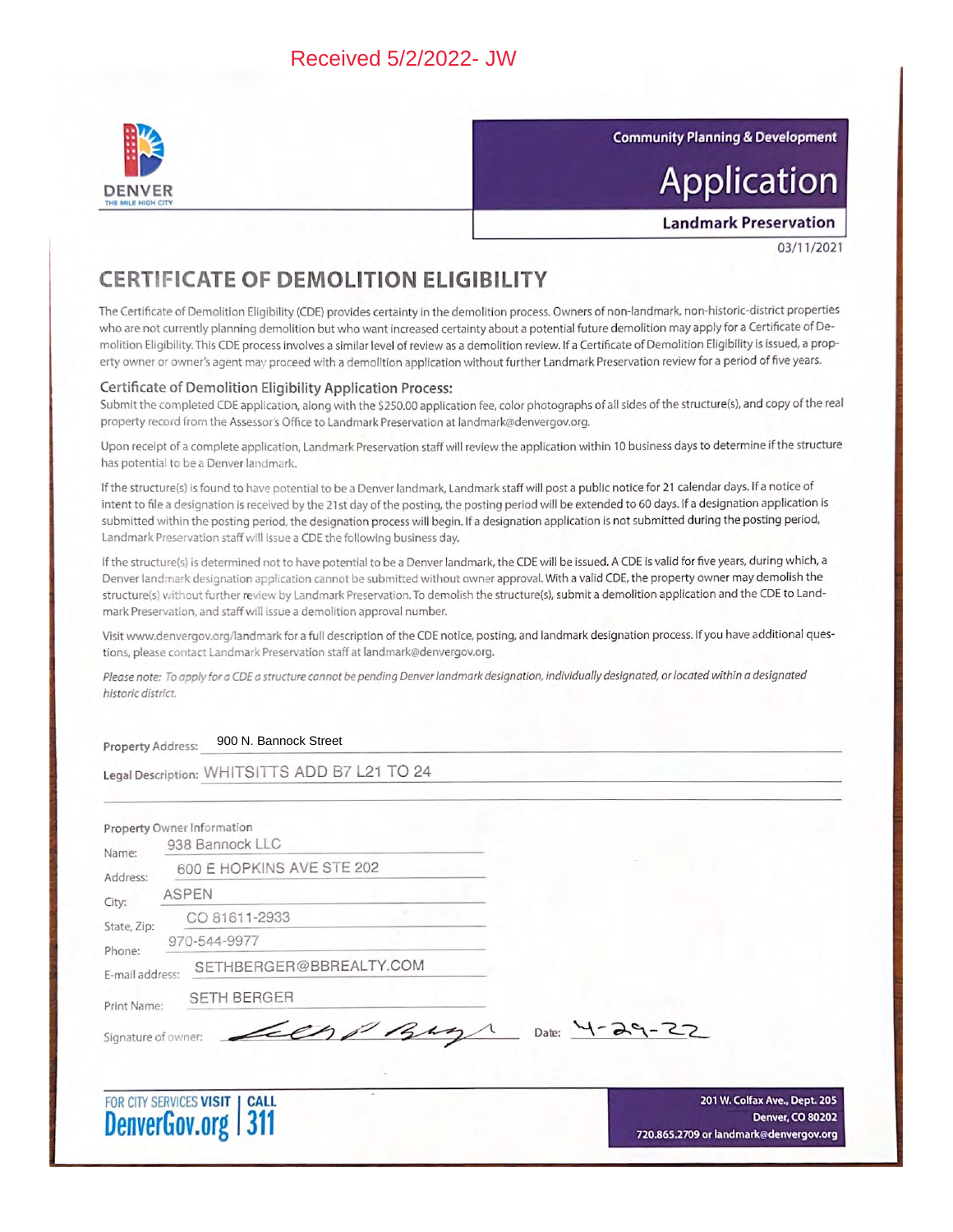

## Corporations, LLC's, non-profit organizations, and other business entities must also complete this page.

The signer represents and warrants that he/she possesses the legal authority, pursuant to any proper, appropriate and official motion, resolution or action passed or taken, to submit this application. Each person signing and executing the Application on behalf of the owner of the property to be improved represents and warrants that he/she has been fully authorized by Owner to execute the Application on behalf of Owner and to validly and legally bind Owner to all the terms, performances and provisions of the approved Application. The City shall have the right, at its sole discretion, to either temporarily suspend or permanently terminate the Application approval process if there is a dispute as to the legal authority of either Owner or the person signing the Application to submit the Application."

|                     | Seth Burger has authorization to sign for 938 Bannack LC |  |
|---------------------|----------------------------------------------------------|--|
| Signature dell 1 Am | Date $4 - 29 - 22$                                       |  |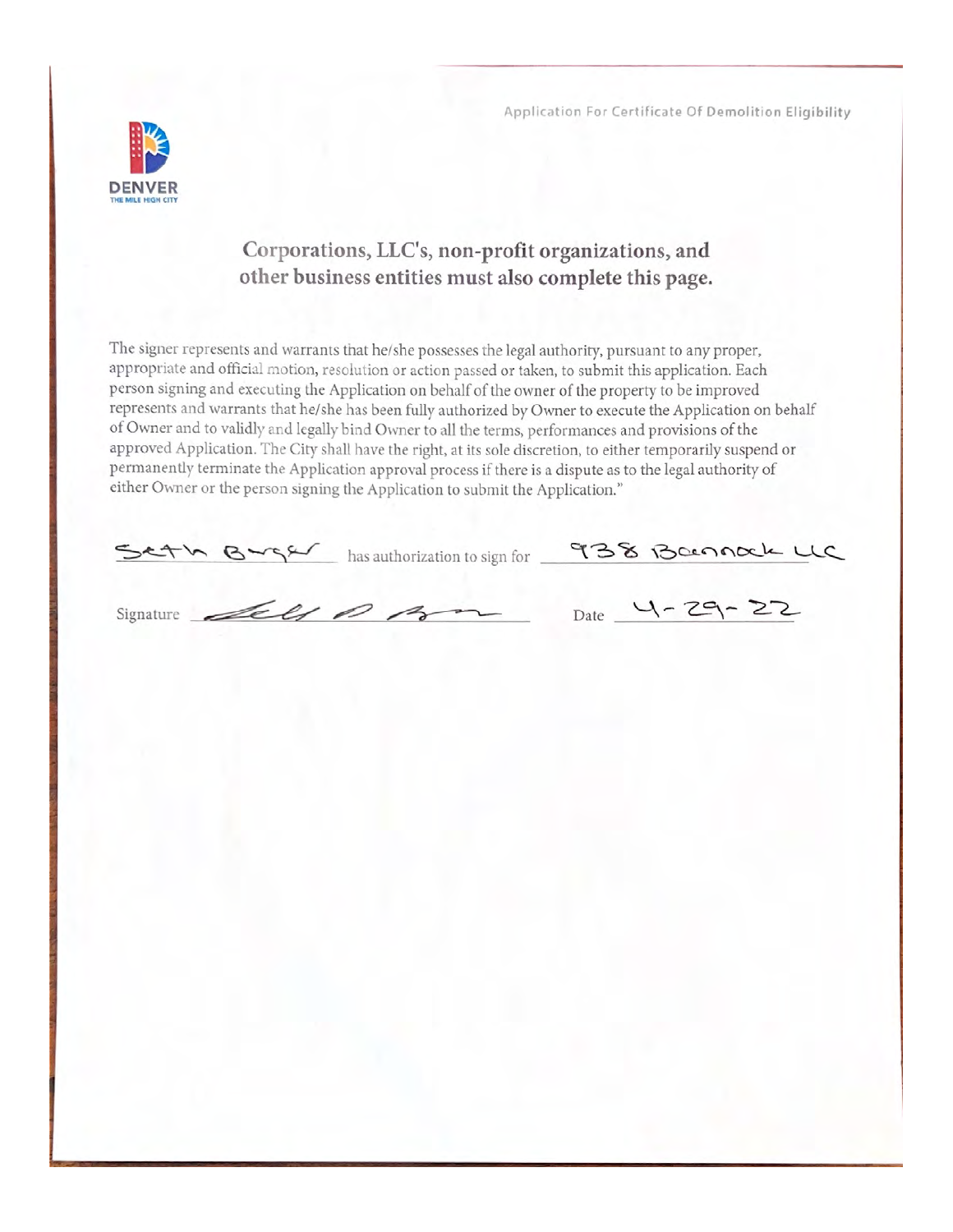## 900 N BANNOCK ST -938

| Owner                    | 938 BANNOCK LLC<br>600 E HOPKINS AVE STE202<br>ASPEN, CO 81611-2933        |
|--------------------------|----------------------------------------------------------------------------|
| <b>Schedule Number</b>   | 05037-08-051-000                                                           |
| <b>Legal Description</b> | WHITSITTS ADD B7 L16 TO 18 & E/2 VAC ALY ADJ & L21 TO 32 & W/2 VAC ALY ADJ |
| <b>Property Type</b>     | COMMERCIAL-OFFICE                                                          |
| <b>Tax District</b>      | <b>DENVER</b>                                                              |

#### **[Print Summary](javascript:window.print();)**

| <b>Property Description</b>                                          |              |                            |       |
|----------------------------------------------------------------------|--------------|----------------------------|-------|
| Style:                                                               | <b>OTHER</b> | <b>Building Sqr. Foot:</b> | 67220 |
| Bedrooms:                                                            |              | <b>Baths Full/Half:</b>    | 0/0   |
| <b>Effective Year Built:</b>                                         | 1952         | <b>Basement/Finish:</b>    | 0/0   |
| Lot Size:                                                            | 60,120       | <b>Zoned As:</b>           | D-GT  |
|                                                                      |              |                            |       |
| Note: Valuation zoning may be different from City's new zoning code. |              |                            |       |

| <b>Current Year</b>       |              |             |             |  |
|---------------------------|--------------|-------------|-------------|--|
| Actual Assessed Exempt    |              |             |             |  |
| Land                      | \$15,030,000 | \$4,358,700 | \$3,478,470 |  |
| Improvements              | \$1,000      | \$290       |             |  |
| Total                     | \$15,031,000 | \$4,358,990 |             |  |
|                           |              |             |             |  |
| <b>Prior Year</b>         |              |             |             |  |
| Assessed Exempt<br>Actual |              |             |             |  |
| Land                      | \$15,030,000 | \$4,358,700 | \$3,478,470 |  |
| Improvements              | \$1,000      | \$290       |             |  |
| Total                     | \$15,031,000 | \$4,358,990 |             |  |

## <span id="page-2-0"></span>**[Real Estates Property Taxes for current tax year](#page-2-0)**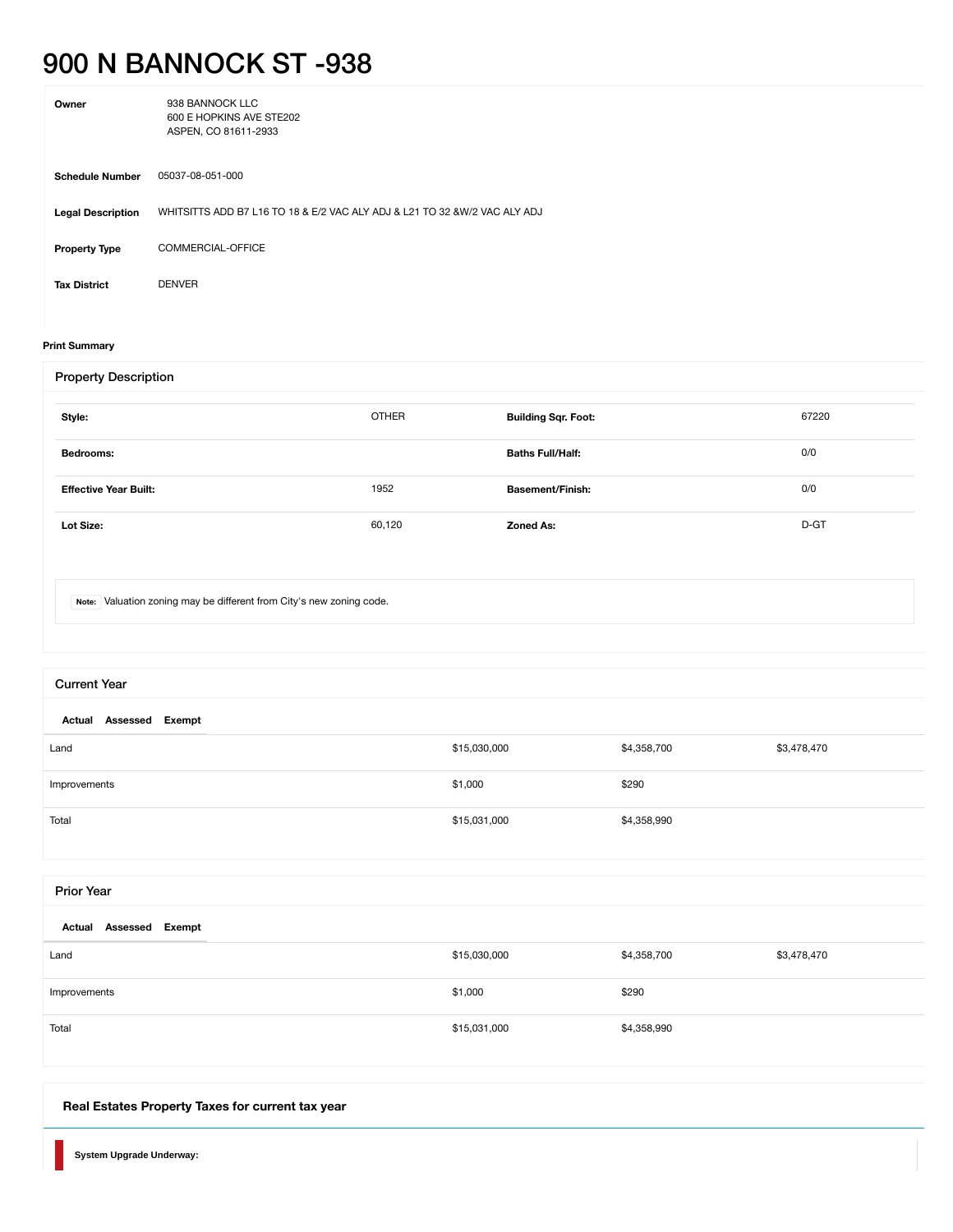Due to a system upgrade, payment information is taking longer to update and may not reflect the current status of your account.

П

Mill Levy \* 74..618 \*<br>Please click on additional information below to check for any delinquencies on this property/schedule number and for tax sale information.

|                          | Installment 1<br>(Feb 28<br>Feb 29 in Leap Years) | Installment 2<br>(Jun 15) | <b>Full Payment</b><br>(Due Apr 30) |
|--------------------------|---------------------------------------------------|---------------------------|-------------------------------------|
| <b>Date Paid</b>         |                                                   |                           |                                     |
| <b>Original Tax Levy</b> | \$32,851.32                                       | \$32,851.32               | \$65,702.64                         |
| Liens/Fees               | \$0.00                                            | \$0.00                    | \$0.00                              |
| Interest                 | \$657.02                                          | \$0.00                    | \$0.00                              |
| Paid                     | \$0.00                                            | \$0.00                    | \$0.00                              |
| <b>Due</b>               | \$33,508.34                                       | \$32,851.32               | \$65,702.64                         |

#### <span id="page-3-0"></span>**[Additional Information](#page-3-0)**

Note: If "Y" is shown below, there is a special situation pertaining to this parcel. For additional information about this, click on the name to take you to an explanation.

| Additional Assessment 6               | N<br>Prior Year Delinquency <b>6</b>     | N |
|---------------------------------------|------------------------------------------|---|
| Additional Owner(s) <b>O</b>          | N                                        |   |
| Adjustments <b>O</b>                  | N<br>Sewer/Storm Drainage Liens <b>6</b> | N |
| Local Improvement Assessment <b>O</b> | N<br>Tax Lien Sale <b>O</b>              | N |
| Maintenance District <b>6</b>         | N<br>Treasurer's Deed <b>O</b>           | N |
| Pending Local Improvement <b>O</b>    | N                                        |   |

Real estate property taxes paid for prior tax year: **\$61,352.58**

<span id="page-3-1"></span>

| Assessed Value for the current tax year |                |                              |                |
|-----------------------------------------|----------------|------------------------------|----------------|
| <b>Assessed Land</b>                    | \$4,358,700.00 | <b>Assessed Improvements</b> | \$290.00       |
| Exemption                               | \$3,478,470.00 | <b>Total Assessed Value</b>  | \$4,358,990.00 |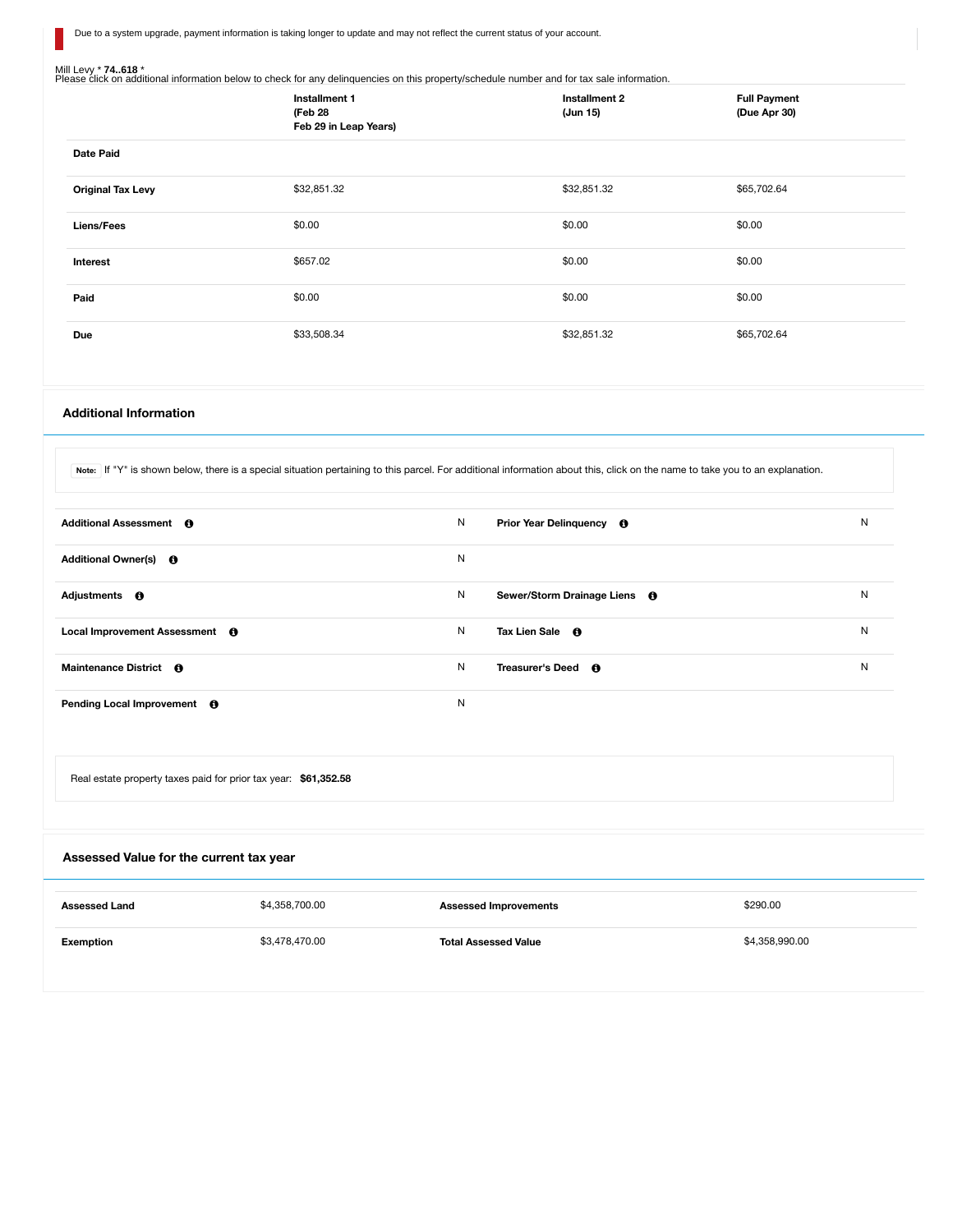900 N. Bannock Street **Front (West) Facade**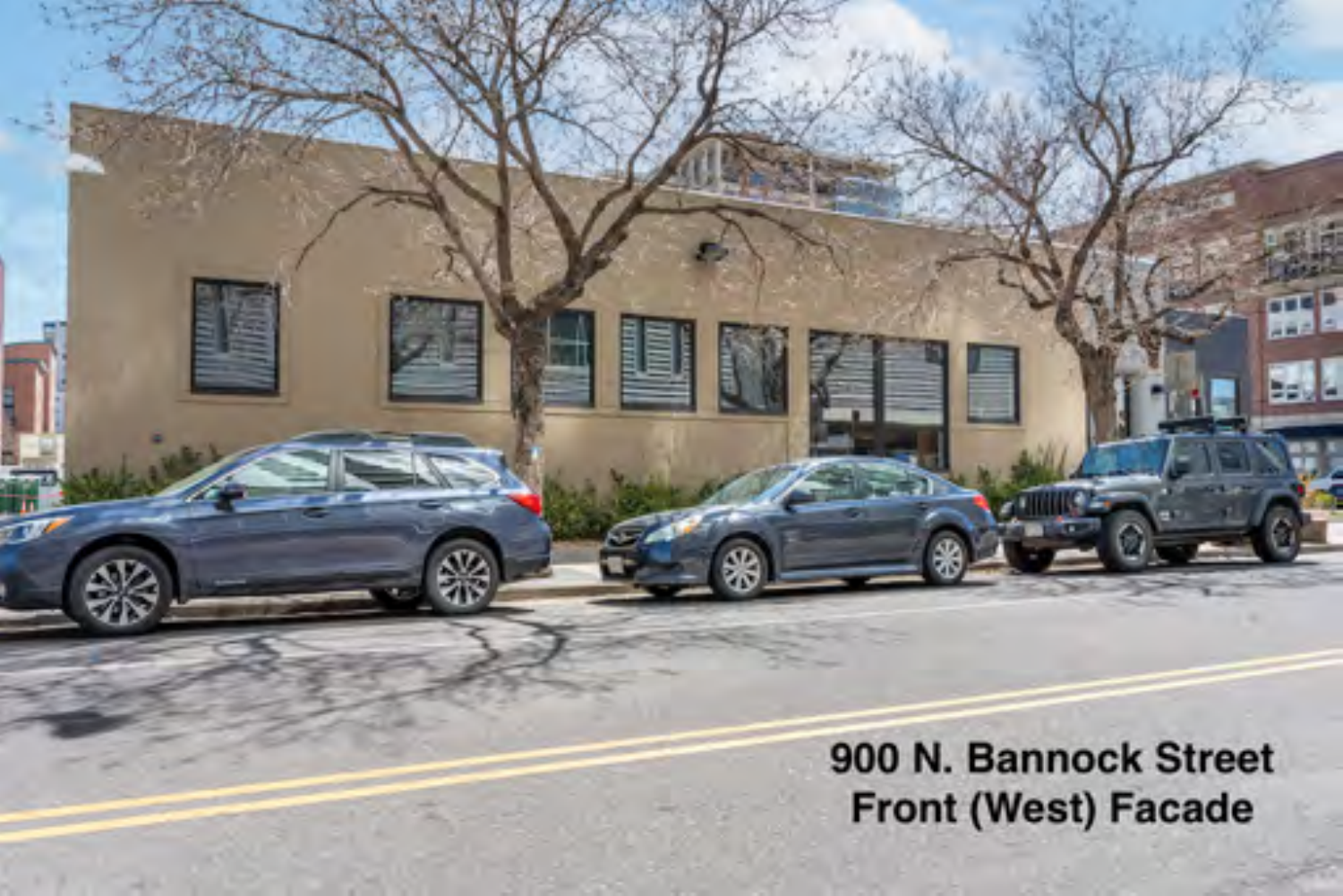900 N. Bannock Street Side (South) Facade

Ē

 $\overline{7}$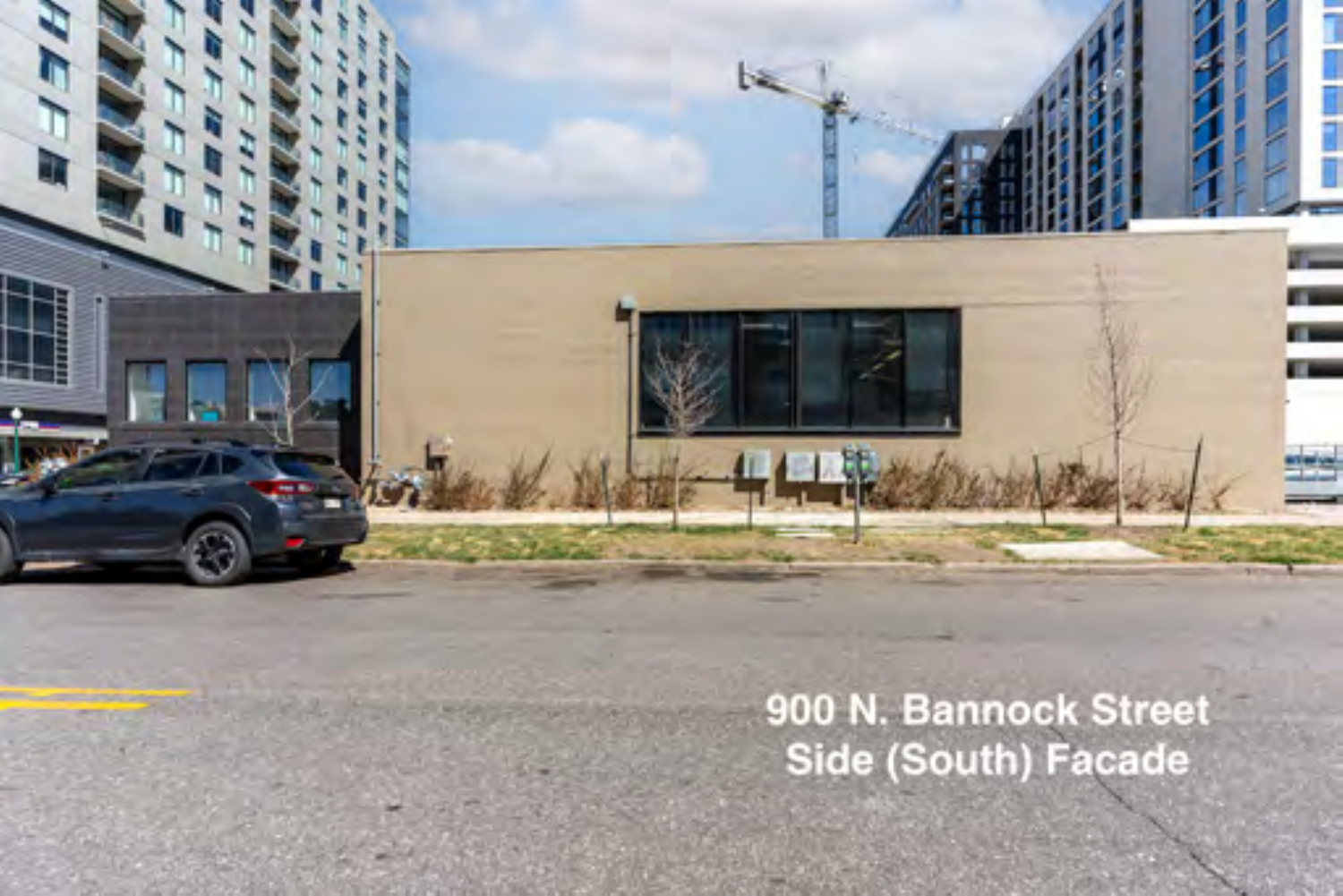900 N. Bannock Street **Back (East) Facade** 

**TESTE** 

п ū m

г

÷

PARO

m

**IEE** 

П